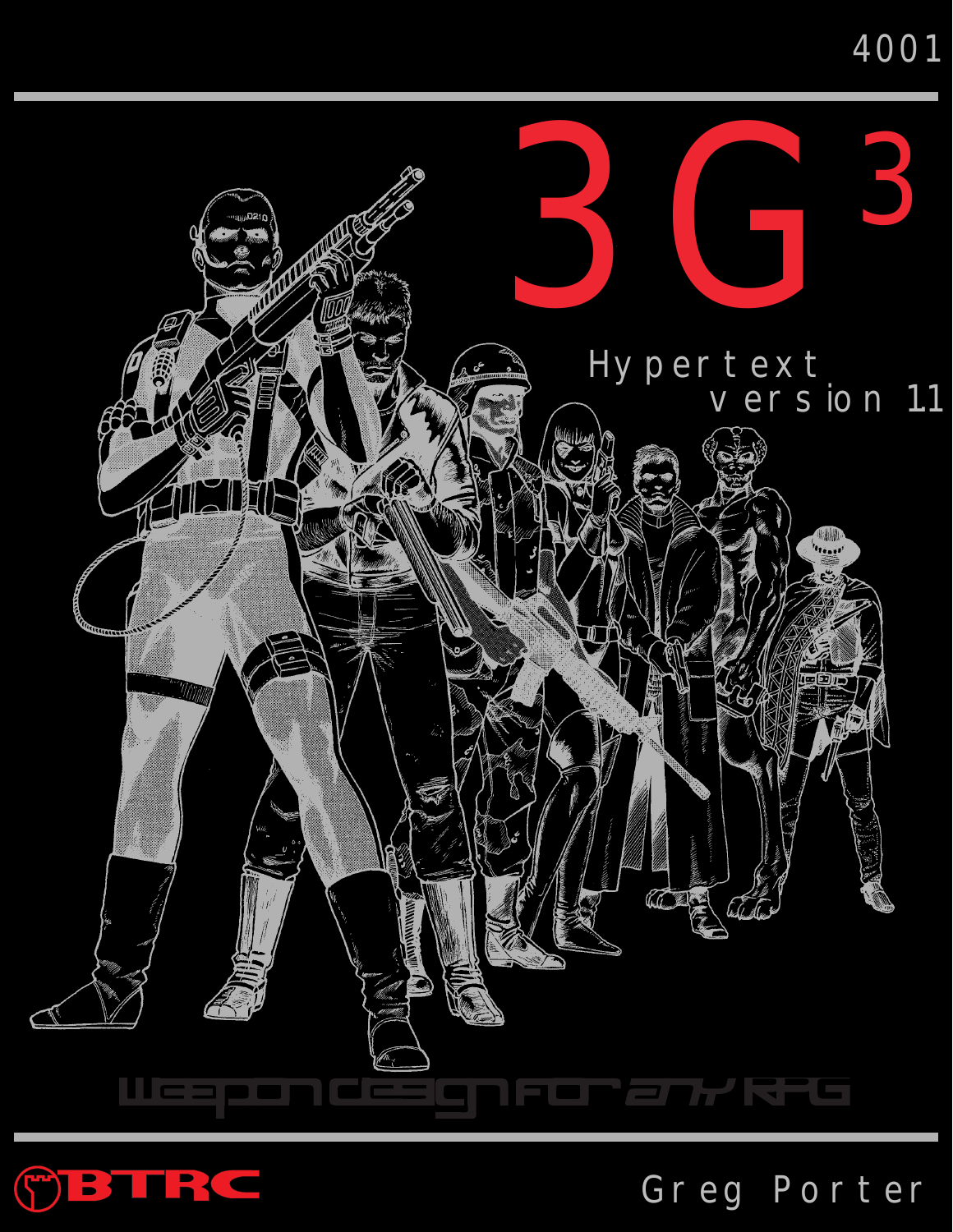# <span id="page-1-0"></span> $\mathbf{C}3$ Guns!, guns!, guns!, 3rd edition

1991,1996 by Greg Porter

| Published by:                        | <b>Blacksburg Tactical Research Center</b><br>P.O. Box 1121<br>Collinsville, VA 24078 USA<br>btrc@digdat.com<br>http://www.btrc.net/index.html    |
|--------------------------------------|---------------------------------------------------------------------------------------------------------------------------------------------------|
| Illustrations:<br>Computer graphics: | <b>Thomas Darrell Midgette</b><br><b>Greg Porter</b>                                                                                              |
| Assistance:                          | Bertil Jonell, Otto Kopra, Sean Malloy, Jasper Merendino and numerous others who sent in comments and<br>suggestions on the 1st and 2nd editions. |
| First edition<br>Second edition      | August 1988<br>January 1989                                                                                                                       |
| Third edition                        | October 1991                                                                                                                                      |
| Revised third edition                | October 1996                                                                                                                                      |
|                                      | 1 2 3 4 5                                                                                                                                         |

Printed in the United States of America.

All rights reserved. Protected by the Universal Copyright Convention. Violators will be used as test subjects for ballistics experiments and other moderately stressful tasks.

**3G3** is the BTRC's trademark for its universal gun and melee weapon design system.

Most game names are trademarks of the companies publishing those games. Use of a trademark to identify a product mentioned in these rules should not be construed as implying the sponsorship of the trademark holder, nor, conversely, should use of the name of any product without mention of the trademark status be construed as a challenge to such status. So there!



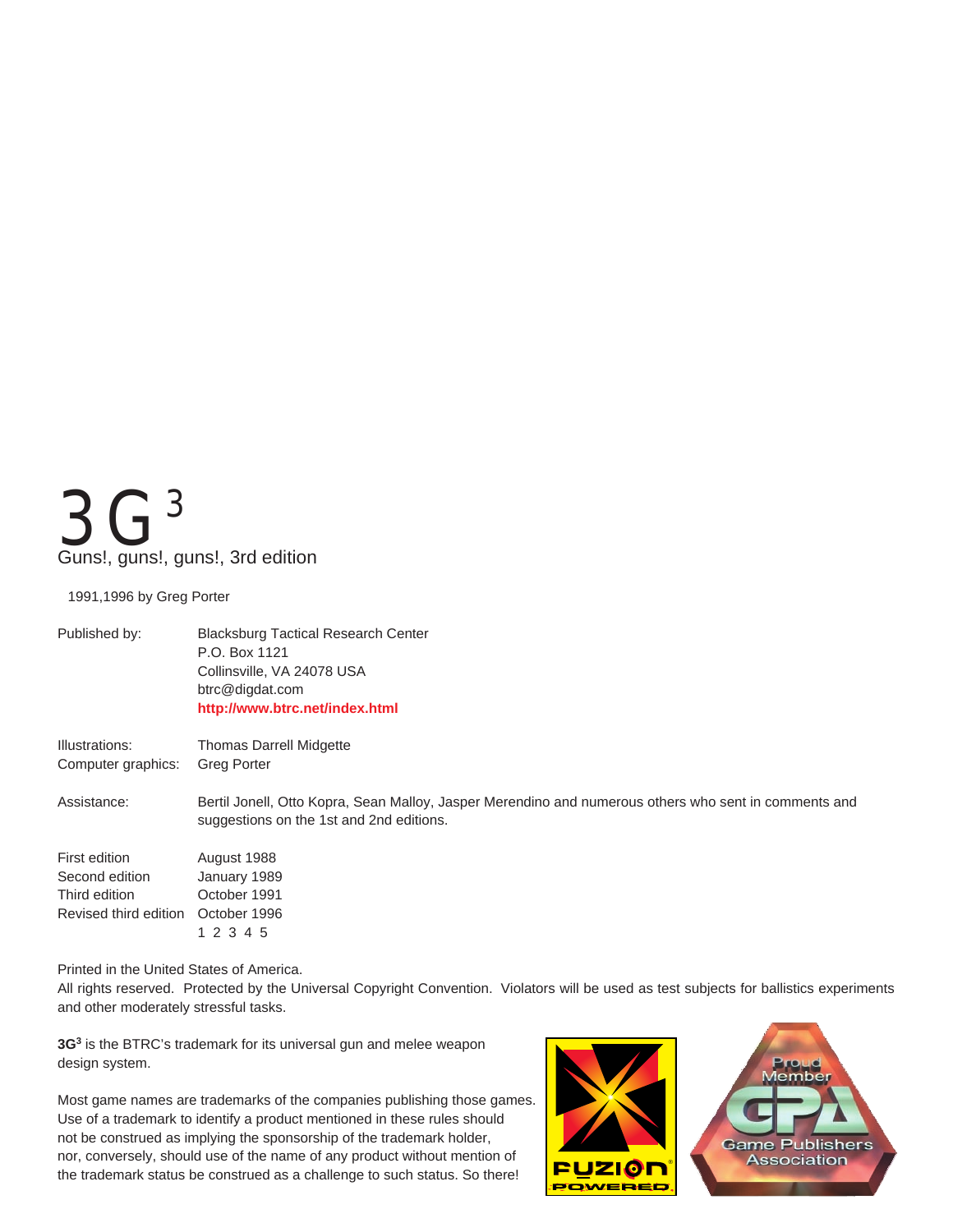### **Introduction**

### **Intro to the hypertext edition**

This is the digital version 1.1 of the **3G<sup>3</sup>** weapon design system, also known as **Guns! Guns! Guns!**. The electronic edition differs from the original only in that we've added a little color (as above), and some useful cross-referencing here and there. You won't be able to do much full-page reading of it unless you are fortunate enough to have a full page monitor, but you can print off the .pdf file to a laser or color printer and get a copy with the exact same information you would get in the printed version, for a significantly lower cost.

However, please remember that **BTRC** is a small company (i.e. one guy, me), and any copy you make that you are not going to personally use literally means that I'm less able to make a living at the marginally profitable job of game design.

Pleading aside, the best way to use these rules on-screen is to set your magnification to a comfortable reading level, set your Acrobat reader to thumbnail mode, and use the thumbnails for onscreen maneuvering. Once you become familiar with the book, you'll be able to associate the tiny thumbnails with each rules section, and jump to them as needed. If you are going to hop from section to section, a full set of bookmarks is available in bookmark mode, and if you still can't find something, go to the **[Index](#page--1-0)** bookmark, which has hyperlinks to every item in it.

As in our other hypertext products, anything you see in red is probably a hyperlink to more detail on the highlighted item. For **Hypertext 3G3** we have the default magnification set to a comfortable level for reading on 15 inch monitors.

### **Other BTRC info**

This is the second on-line product we've made available. The first is **Slag!**, the hypertext version of our space combat and starship design system. Unlike **3G3**, it was designed expressely to be used on your computer, and is formatted for full-page reading on most monitors, is extensively hyperlinked, with web links, **NASA** technical references and other neat stuff. It took a lot of work for a product that is only US\$5-6, but if you are a space combat fan, it's certainly worth checking out.

If for some reason you didn't acquire **Hypertext 3G3** through a legitimate channel (mean person!), note that we also have a full set of spreadsheets available to almost completely automate weapon design. These are available for a number of platforms and spreadsheet programs, and are available for a nominal fee from on-line vendors of **BTRC** goods. For information on how to order these or other **BTRC** products, check out our web site, at **<http://www.btrc.net/index.html>**.

And, as long as you are on-line and interested in **BTRC** products, note that we produce a few role-playing games of our own, the most sophisticated of which is **CORPS**. You can download a condensed version of the rules for free from our web site, so check it out. Thanks, and remember that you can always email(btrc@aol.com) if you have questions.